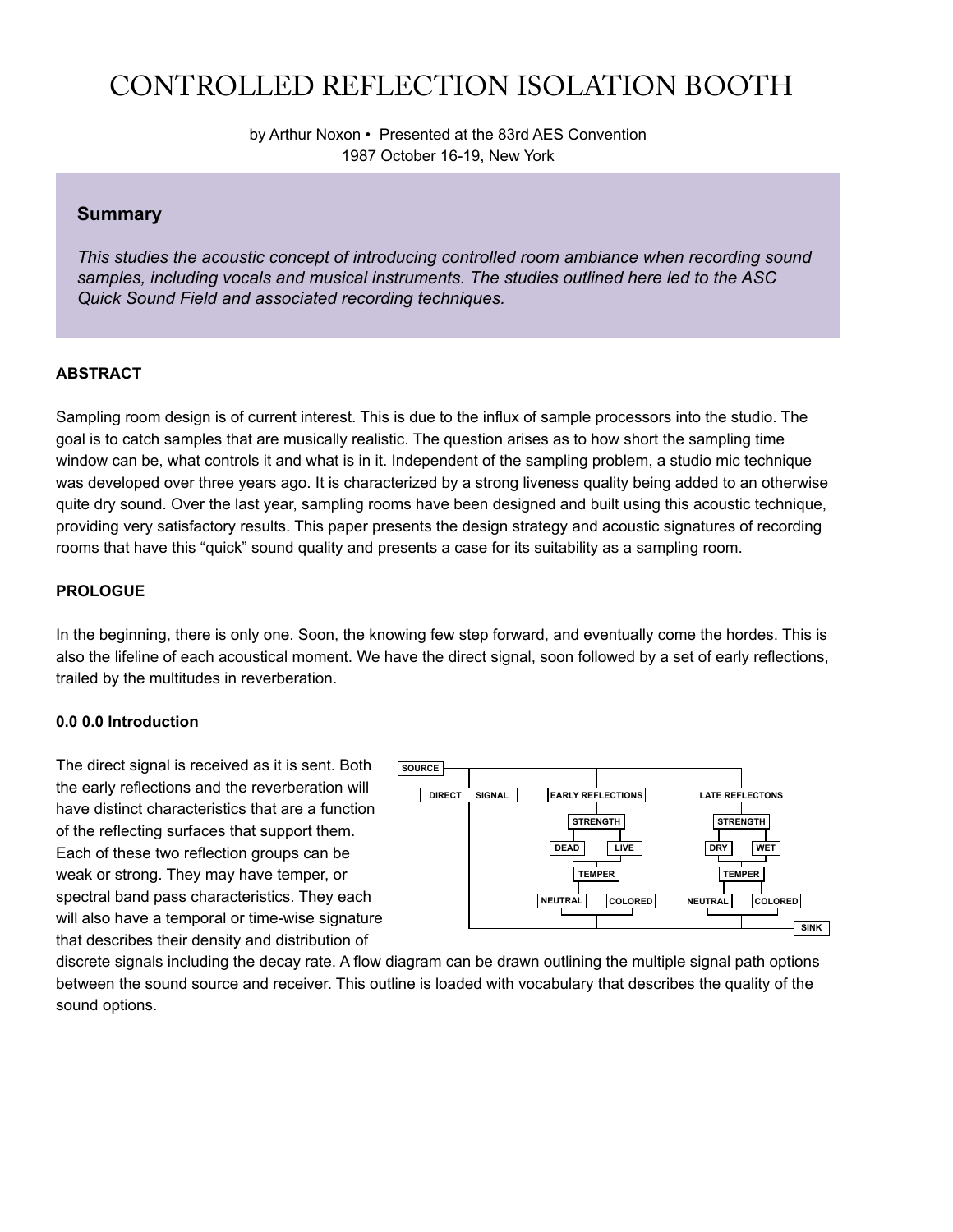## **0.1 Early Reflections**

There are two sides to the control room window. The recording studio produces the signal which then is mixed in the control room. Recording studios are



very carefully set up to produce the proper composite balance between the direct, strong early and weak late reflections (1). The goal is to get a natural, realistic and full instrument sound onto a track suitable for the mix.

Control room standards require the engineer to hear the set of early reflections produced in the studio without distraction by the set of early reflections that belong to the control room (2). Its ambience is allowed after an initial time delay of 30ms.

0.1A and 0.1B show, at the risk of oversimplification, a comparison of the ETC (Energy Time Curve) of these two rooms, and that the handling early reflections is their major difference. The recording studio (A) emphasizes early reflections. The control room (B) suppresses them.

# **0.2 Recording Studio Rooms**

Large recording studios with strong diffusive surfaces and fast decay rates are prescribed for accurate instrumental recording. They provide plenty of early reflections. The vocal booth and drum booth are other types of source rooms in the studio that have opposite natures. They are small and usually quite dead. In spite of themselves, they are often used as isolation rooms for instrumental recording. 0.3 The Sampling Room

The acoustic environs appropriate to a sampling room are at present ill defined. The traditional vocal booth approach is over damped, too dry. There are not enough early reflections to collect sufficient signals to develop a realistic sample. The musician also needs to hear the full sound of the instrument; such feedback is necessary in order to fine-tune voicing detail.

The acoustically bright and large studio produces reflections that are strong, easy to play to, but mainly too time delayed and initially too sparse. If sampling occurs in a small bright room, the early reflections may be soon enough, but risk being too strong and too colored with small room resonances. Such small room mic work is extremely position dependent; setup and repeatability are difficult and time consuming.

When the concept of diffusion is introduced, the time frame of 10ms for early reflection signals is the basis (3). Triple tonguing trumpet players in a concert hall produce audible dynamic transients whose duration is between 10ms and 20ms (4). Strong, dense and early reflections are necessary to accurately track musical transitions.

The apparent goal is to establish a small sampling room that has very fast decay rates, as does the small vocal room and drum booth, yet it must have a measure of very early, neutral and diffuse ambience, reminiscent of the larger recording studios. Rapid decay with rapid diffusion may well define the timewise signature appropriate to the sampling room. This will have the quality of being acoustically "quick," i.e. live yet dry at the same time (5).

### **1.0 The Quick Sound Gobo, the "Acoustic Island"**

A gobo technique was developed over three years ago that reduced the sluggish presence of the large recording studio ambience, while increasing the density of early reflections. A sense of liveness is developed in the signal. The original "Acoustic Island" gobo technique remains in use in numerous studios and is present here (6).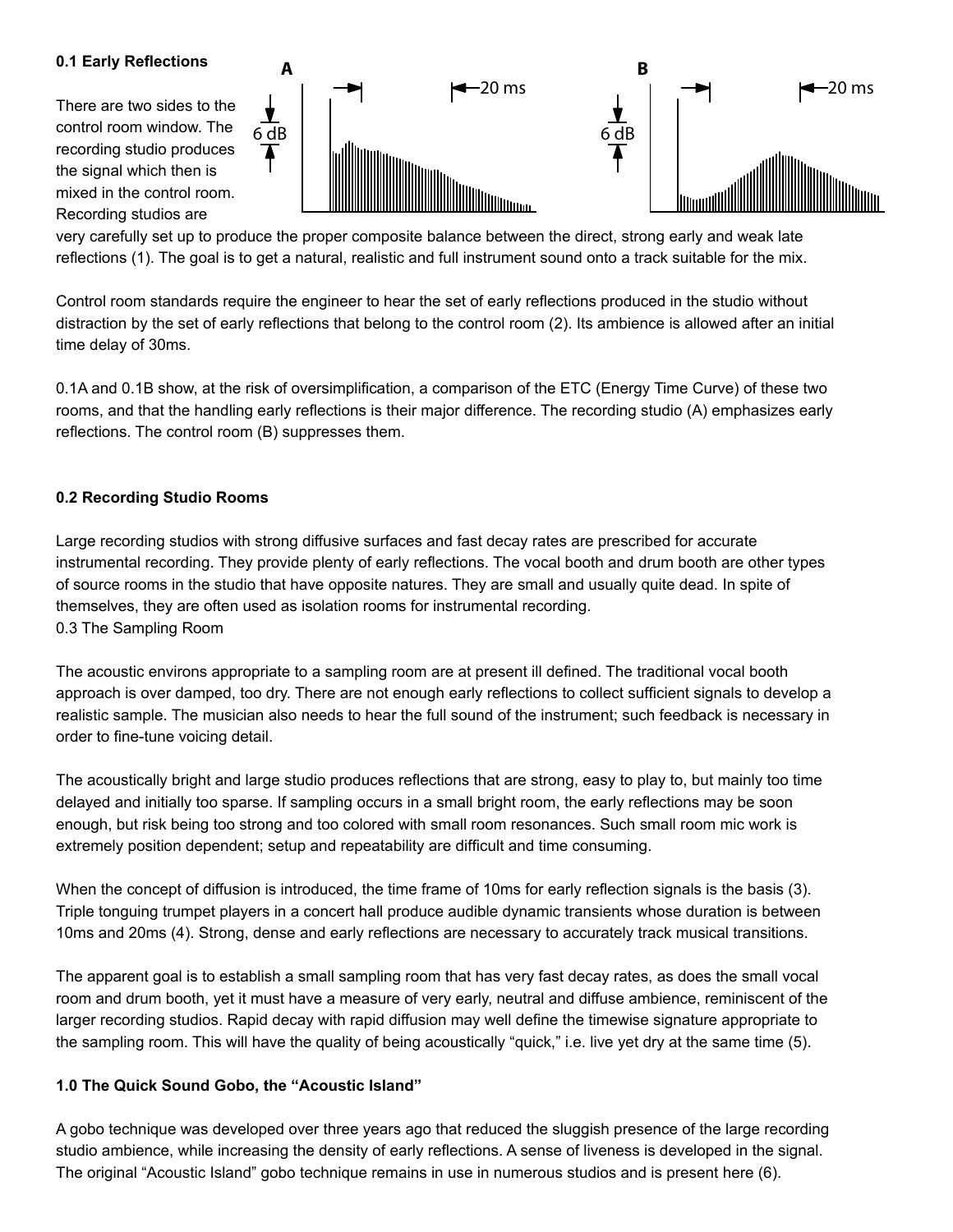## **1.1 The Setup**

The Acoustic Island utilizes a grouping of cylindrical sound absorbers called TUBE TRAPS.\* A description of them will develop an understanding as to the reason for their use. An interior air volume (C) is surrounded by a dense fiberglass wall (R). This is a lumped parameter design whose acoustic RC time constant helps to access the low frequencies (7,8). About one half of the surface of this patented (9) trap is covered by a "limp mass" (L); it reflects mid and high frequency sound yet passes the lows for absorption.

The setup for the Acoustic Island gobo is in the form of a horseshoe pattern. Two 3 foot sound trap cylinders are connected together to form a column. Typically, seven columns are placed on a 2 foot radius centered about the mic. The reflectors of the traps are directed inward.





This gobo system performs two acoustic functions at the same time. The absorptive side of each trap faces the room, intercepting the sound of the room. This acoustic shadow zone feature develops 5dB isolation from room ambience. The second feature is by the reflectors. The direct signal

is immediately followed by a dense fill of diffuse signals, strong in the first 10ms, which provides a boost of 4.7dB in the nearfield ambience. This immediate, dense and diffuse backfill is the voice of the QUICK SOUND FIELD (QSF)\* effect.

\*TUBE TRAPS and QSF are both registered trademarks of Acoustic Sciences Corp.

# **1.2 Gobo Testing**

A typical vocal gobo was set up in a lightly treated, gyp board sound-testing room (8 x 14 x 18.5'). A "hot spot" speaker simulated the voice and 1/4" mic was positioned 2 feet away. The setup was 9 feet out from one corner with a patch of carpet below and some 1" fiberglass batt overhead.

1.2A and 1.2B (see below) are the ETC and waterfall taken in the room without a gobo. The ETC is 40ms, and the TEF (Time Energy Frequency) time ranges from 1 to 33ms. The ETC shows very few signals in the first 10ms compared to the second 10ms period. The direct to reverb energy ratio is 8.1dB with an early decay rate of 0.2 sec. Not the first 20ms has sparsely distributed returns. TEF waterfall (B) shows the room holding energy up through 5k, but notice the rapid shift from the full spectrum direct signal to the half spectrum set of room reflections.

1.2C and 1.2D (see below) show the gobo setup but with the reflectors positioned to the outside. The room reverberant field is weakened, dir/rev ratio is 13.1dB, as the direct sound is absorbed by the traps. TEF waterfall and ETC both show some increased density of early reflections, due to the impedence discontinuity of the absorbers.

1.2E and 1.2F (see below) show the correct setup, reflectors toward the mic. Note the ETC, tremendous early reflection backfill. Direct/reverb ratio is 8.85dB, with an early decay rate of 0.05 sec. Reflections from the gobo immediately follow the direct signal for 10ms. The ETC has the classic QUICK SOUND FIELD signature, an immediate and strong backfill of diffuse energy lies just behind the direct signal. This feature establishes the "quick" quality of sound, giving it a lifelike, snappy presence.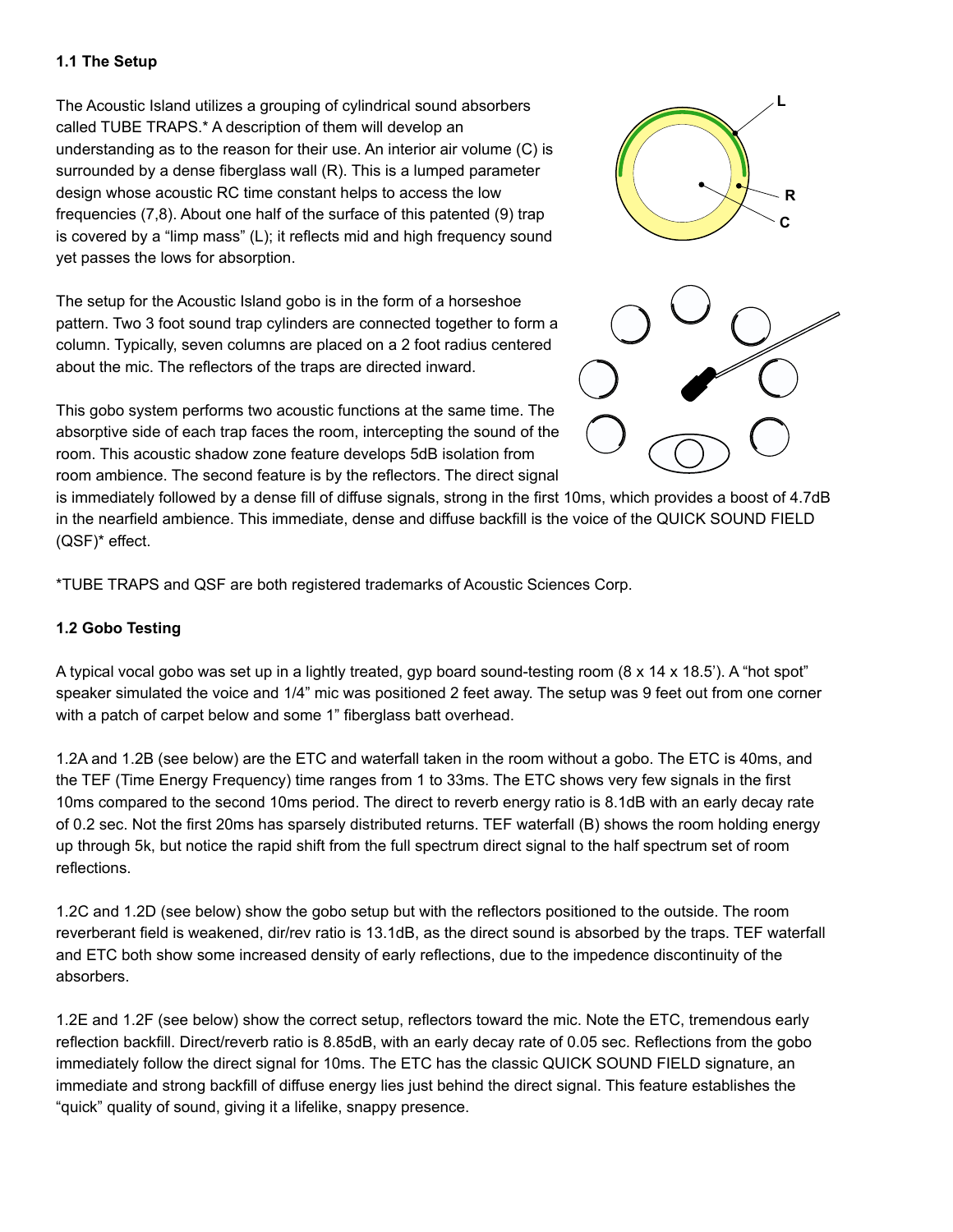1.2G (right) shows the EFC (Energy Frequency Curve) of the early diffuse reflections, the backfill off of the reflections of the traps. A frequency sweep was taken at 5 1/3ms, only 3ms following the direct signal. This reflection is also visible in the waterfall of 1.2H. Frequency is linear in both. The neutral, broadband early diffuse reflections are clearly present.

A-F Acoustic Island Gobo Signatures



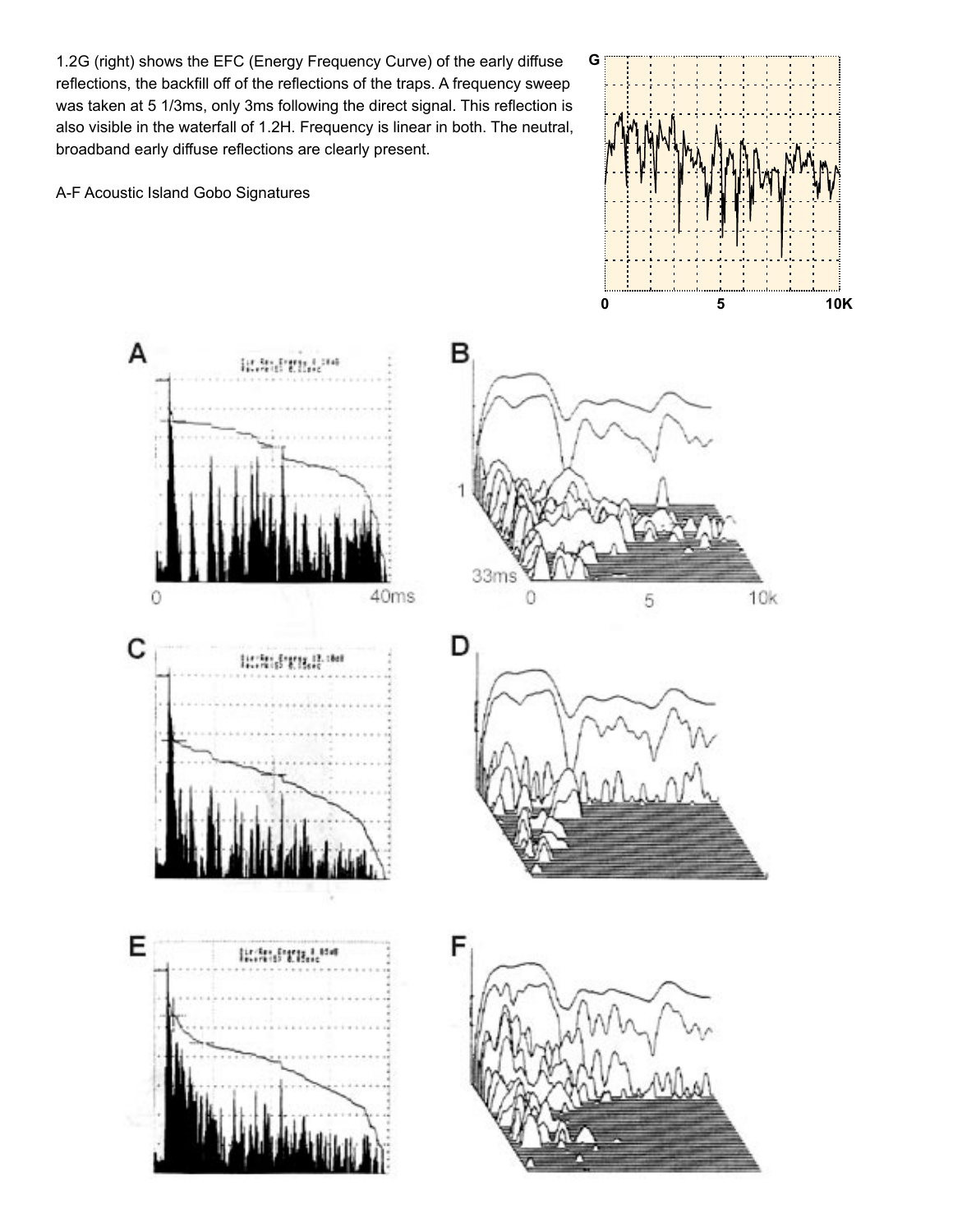## **2 The QUICK SOUND FIELD Room**

Success with the Acoustic Island gobo in the larger studio spaces led to an extension of the principles into the smaller, dedicated sound rooms, such as a vocal booth, drum room, broadcast voice-over rooms and the like, including the sampling room.

# **2.1 The Basics**

The acoustic devices utilized are the half and quarter round versions of the full round sound traps used in the gobo system. These segmented traps each have a reflector covering the central 1/3 to 1/2 of the surface of the trap. They are easily mounted in any position: horizontal, vertical or upside down. Their stiffness is due to a built-up-beam integral to the mechanically damped backboard structure.

The curved reflector in each trap serves to scatter midrange and high frequency sound. The lower frequencies are absorbed by the entire trap's surface. The lows are scattered not directly by the trap but by the process of diffraction as they rebound off the thin reflective wall strips between each trap. Dispersion of sound here is a two stage process.

Two types of walls have been built. A bare gyp boardroom can be outfitted with a set of traps on 18" centers. Another approach, initially used, is a freestanding isolation booth. It uses lead-backed traps with "tongue and groove" Plexiglas strips in between. That combination produces an STC (Sound Transmission Coefficient) of 32dB yet provides 30% visual contact with the outside.

# **2.2 The Setup**

These 1/2 and 1/4 round TUBE TRAPS are typically on 18 inch centers on the walls and ceiling of a small gyp board sound room. Their orientation on the walls is vertical. Starting at the ceiling they'll often run all the way to the floor. This leaves a distribution of 6 to 7 inch wide strips of reflecting surfaces throughout the room. The ceiling is similarly set up.

The four wall/wall corners and the four wall/ceiling corners have the 1/4 round trap installed. This corner loaded trap has excellent absorption through 60Hz (10) and controls the lower frequency small room resonances (11, 12). Note the door and window are both covered with

traps. As with the gobo system, visual access to the engineer or other players is maintained through the spaces between the traps.

The curved reflector in each trap serves to scatter mid and high frequency sound. The lower frequency range is not scattered by this specular reflection but by diffraction as the wavefront rebounds off the thin strips of hard wall surface left between the absorptive bodies of the traps. A more complete presentation of the performance of this unique class diffraction grating effect is presented in the addendum.







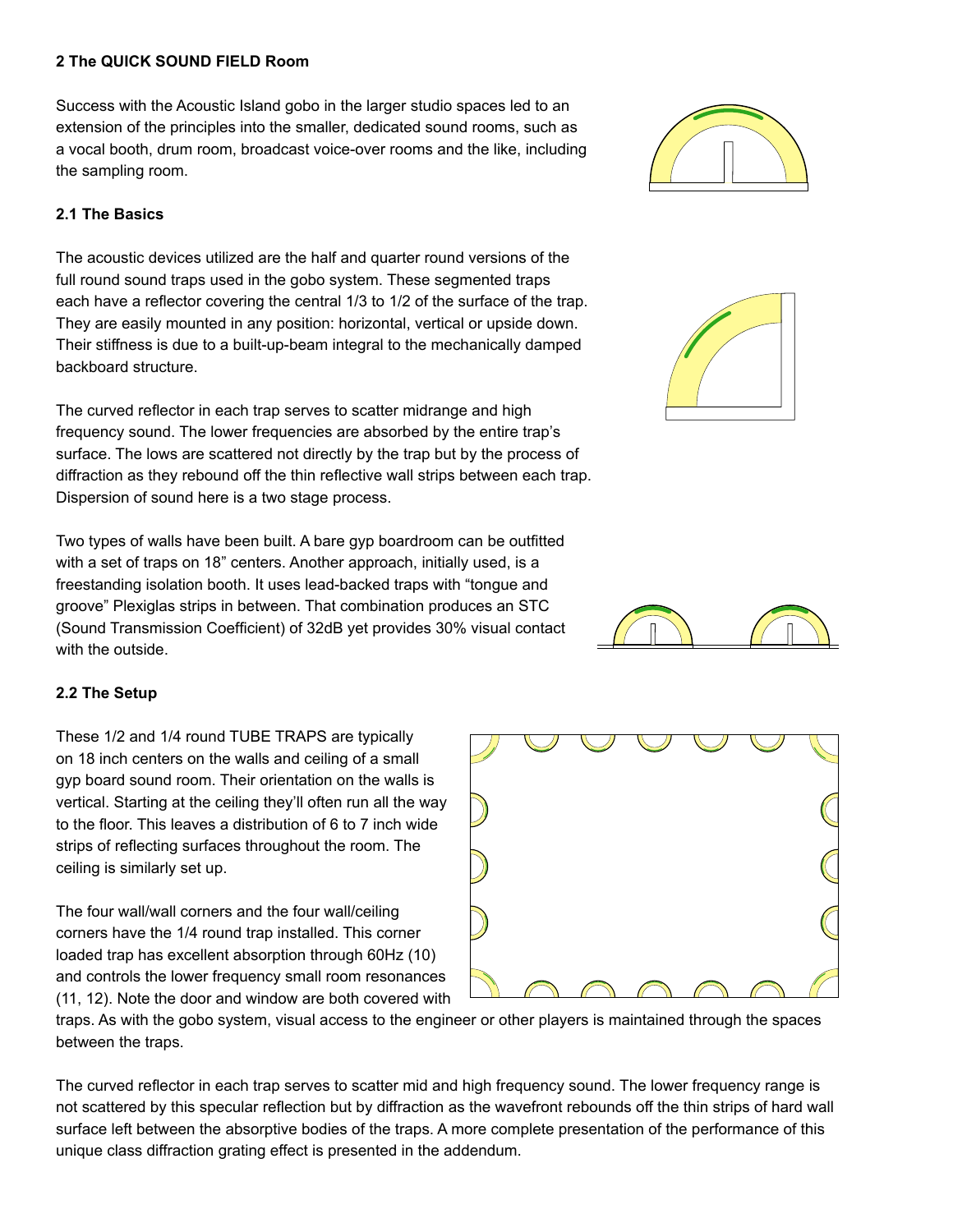# **2.3 Vocal Test Setup**

Here we look at the acoustic signature of a typical vocal setup in the QSF room. A full set of measurements is presented to develop an overall sense of the room's performance.

**2.3A** illustrates the classic vocal setup used inside the QSF room. A small vocal hot spot speaker is positioned 14 inches away from the mic, some 5 feet off the floor. The mic/speaker center line is asymmetrically set in the room.

**2.3B** shows the 80ms ETC. At 6dB per division, the decay rate in the room is very steady, as evidenced by the flatness of the decay curve. Decay time, RT-60 is 0.11 sec. Except for the distinct 3ms gap between the direct and the first reflections, there are no spikes, no gaps, no time delayed kickers. The density of reflections is high and uniform.

**2.3C** retains the 6dB per division amplitude but has increased time resolution, only a 40ms ETC. The early decay rate is 0.09 seconds, just slightly faster than longer time averaged decay rate. The initial time gap is more evident. There is no loss in the smooth, dense fill of reflections that drop away in time.

**2.3D** shows the 20ms ETC at 6dB division. The regular features of the staccato of reflections continue to be observed. It is easy to count three significant reflections in almost any millisecond. The initial time gap is 42dB deep at 3ms after the direct signal. The subsequent diffusive fill begins at 4.5 ms, and each strike stays 24 to 30dB below the direct signal.

**2.3E** displays the 100 to 10K TEF waterfall over a 60ms period. The broadband smooth decay is obvious. The frequency axis is linear in this display. This type of decay in a small room is due to the balance struck between full range absorption and full range scattering. The vertical axis is 12dB/division.

**2.3F** shows the top view of the TDS waterfall. Again very regular, nonresonant decay is noted, evidenced by the high density of streaking straight down the time axis. Note the floor opens up at nearly the same moment, especially if the slight high frequency drop off by the speaker is taken into consideration.

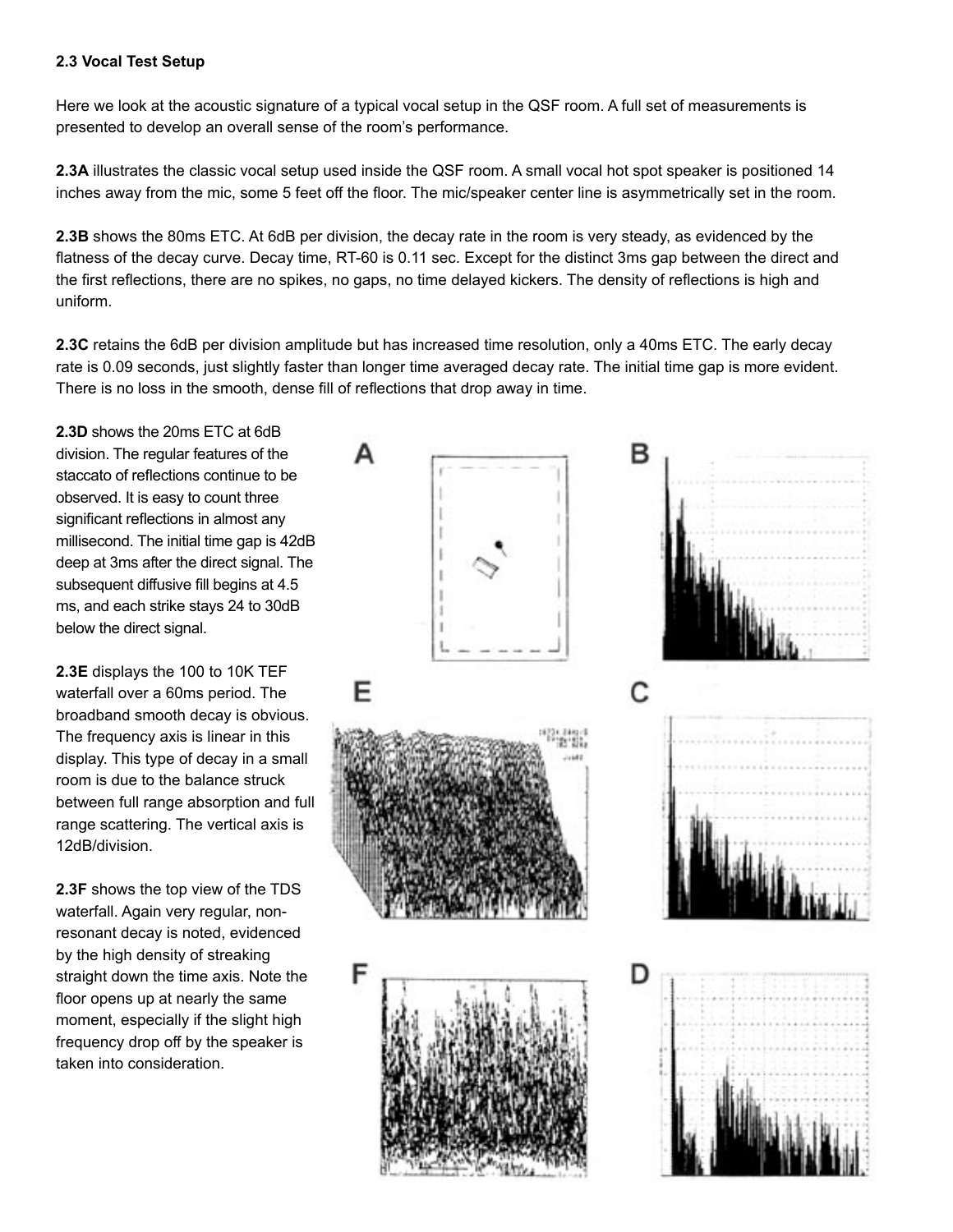## **2.4 Instrumental Setup**

This series of ETC recordings was made with a sound source located 42 inches off the floor and 24 inches out from the face of a corner trap. The speaker faces across the room's diagonal. Test measurements are taken along the diagonal as indicated in 2.3A. All ETC data is in 6dB per division and 40ms.

**2.4B** shows ETC for 40ms with a close mic setup. The speaker/mic separation is 6 inches. A high density of diffuse fill slopes down from the direct signal. The direct to reverb energy is about 19dB. Reverb time is 0.09 sec.

**2.4C** shows the ETC for 40ms with the mic moved back to 18 inches. Note the direct/reverb energy ratio drops to 15.5dB. The RT60 remains at 0.09 sec. The early diffuse signature is still strong.

**2.4D** shows a mic distance of 54 inches. The direct/reverb energy is down to 7.76dB with reverb time to 0.08 sec. Notice the development of an initial time gap, it is about 5ms wide.

**2.4E** displays a mic position of 66 inches. The direct/reverb ratio is now down to 5.7dB, RT60 holding at 0.8 sec. The initial time gap is being reduced to about 2ms with a strong fill in the first 8ms. Each early reflection is within 14dB of the direct signal but their density is packing sound power into the early reflection time period.

**2.4F** shows mic position of 78 inches. Very strong ambience is developing. Count nine reflections 15 to 23dB below the direct signal within the first 6ms.

**2.4G** is the diagonal opposite the speaker, 90 inches apart. Count four distinct reflections between 10 and 15dB down, and within 3.5ms, and another group 6dB down in the following 3.5ms. This is very similar to the Acoustic Island gobo signature.





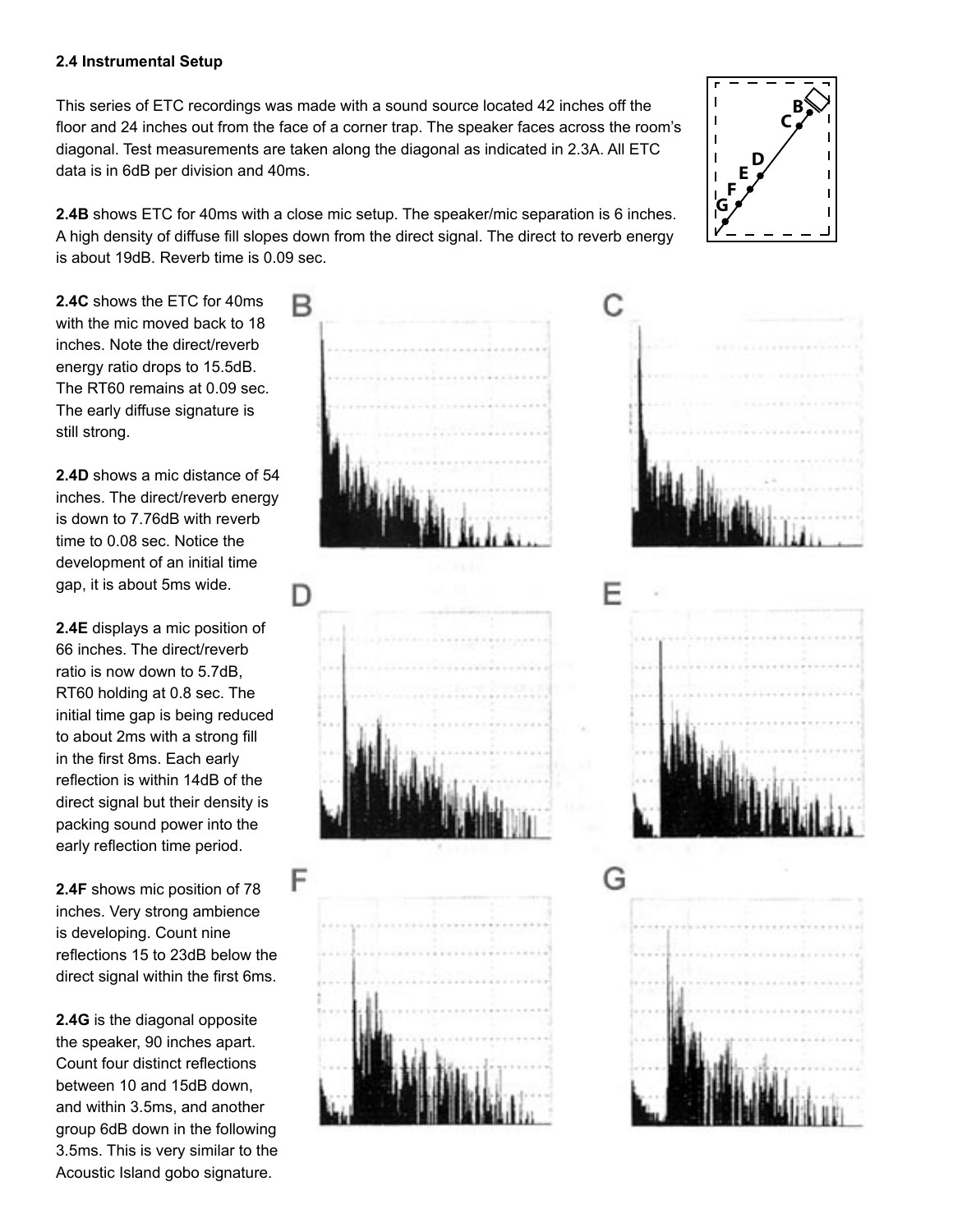Throughout this survey of the room's acoustic performance, the decay rate in the room remained constant at .08 to .09 seconds. Nearfield and farfield mic positions had significant dir/rev ratio difference but otherwise had very similar, quickly dispersed sound fields.

# **2.5 Adjustable Setup**

So far the ETCs presented are all variations of a strong direct signal immediately followed by a lower level set of diffuse reflections. As the mic moved back from the sound source, the dir/rev ratio was reduced. Additional adjustments to this ratio can be made. Here, the extreme case is reached where the direct signal is completely lost, leaving essentially only a pulse of diffuse signal.

**2.5A** and **2.5B** show respectively the setup and the ETC which it produced. ETC scales are still 6dB per division with a 40ms view of the time. The speaker is placed in one corner facing the opposite wall. The mic is placed some 72 inches away just off the same wall near the other corner. We have the direct signal now weakened, due to its directionality features, lower by a couple dB than the early reflections. This signature has an initial delay gap of 3ms followed by a 6ms slug of diffuse signals. By count, 16 separate reflections are within 3dB of the direct signal. It is reasonable to expect the lower, omni-directional frequency range comprises the direct signal while its full range is found in the early reflections.

**2.5C** and **2.5D** are similar setups, except the mic is in the diagonal corner. There is no initial time gap. The direct signal is immediately followed by 4ms of dense, equal level reflections (at least 8 by

в Δ D F F

count) just 2dB down. Beyond that is a 10ms flood of signals just 6dB down from the direct. The mic, being more into the directivity pattern of the speaker, will show more midrange signals than the earlier setup.

**2.5E** and **2.5F** show the extreme case of the direct signal being significantly below the diffuse early reflection group. The speaker faces into the corner and the mic is out in the open. The direct signal is easily 6dB below the peak of the early reflections. The early reflections remain stronger than the direct signal for over 12ms.

These setups are not necessarily being promoted. The desirability of their use rests within the ears of the engineer. The purpose served here is to illustrate in a first order manner how the QSF room handles off axis and directionality features of an instrument.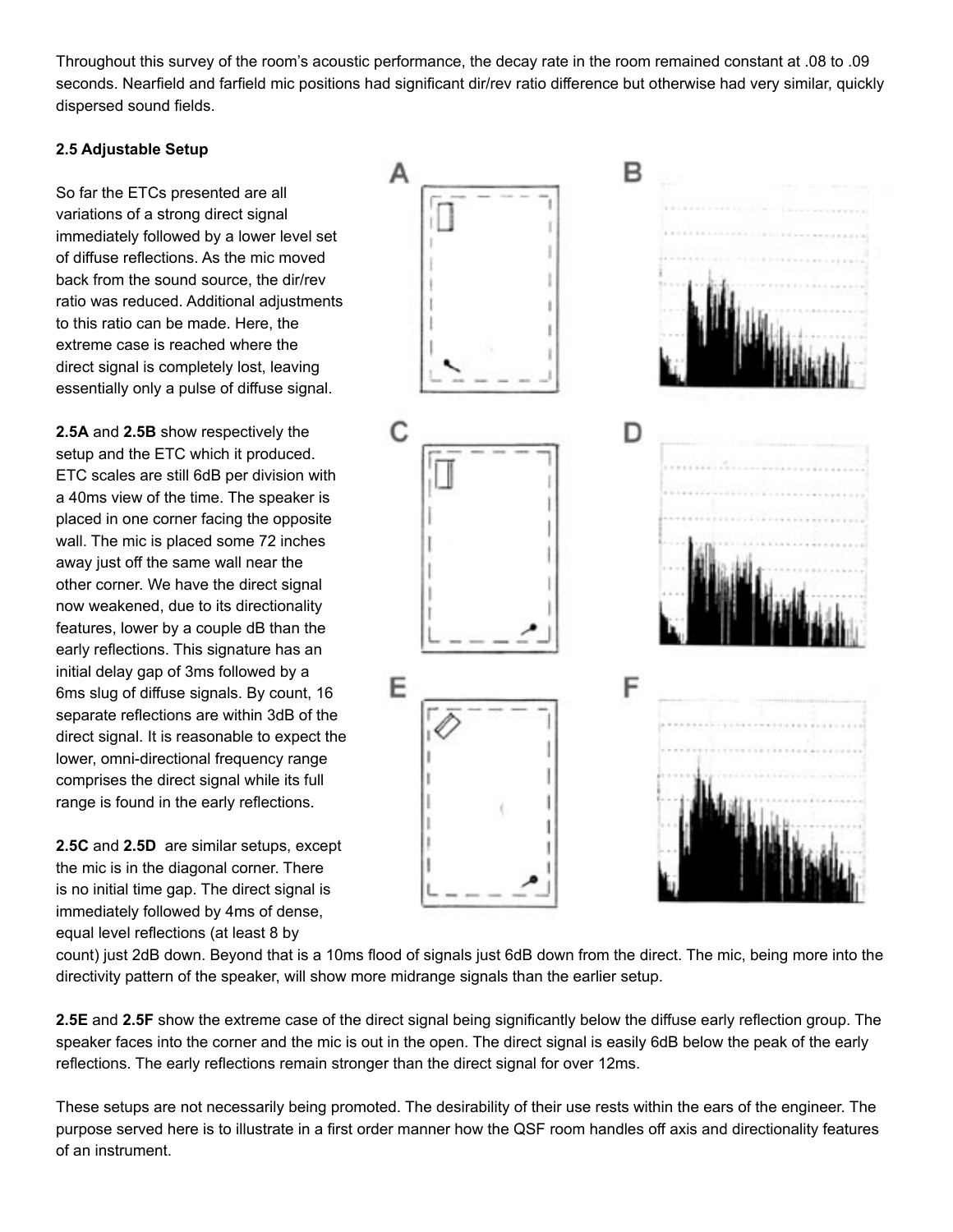## **2.6 Real World Comparison**

Information without a sense of reference is difficult to evaluate. The acoustical signature of the QSF type room needed a comparison. A series of tests were run that used approximately the same speaker/mic/room distances. By this, the distinctive feature of the QSF acoustical signature should become discernible. The speaker was generally 4 feet from the mic and both roughly centered in each room and 5 feet off the floor.

Three tests were taken in the QSF room, the first of which is the standard room. Then 2 sheets of plywood were installed to either side of the speaker/ mic axis. The last test added two more sheets at either end of the room.



**2.6A, 2.6B** and **2.6C** show the three stages of the QSF room. One measured difference is the RT60. It starts at 0.08

seconds, extends to 0.09 seconds with two sheets and to 0.12 seconds with the 4 sheets. The second feature measured is the decrease in dir/rev energy ratio. There is 6.7dB in the QSF room, dropping to 4.07dB when 2 sheets of plywood are added and again to 2.44dB with four sheets.

Subjectively, there are more "holes" in the ETC as plywood reflectors are added. There is also increased presence in sharp, strong spikes. Something more subtle is also visible, there are two parts to the bar graph ETC. The very dense, low level signals provide the solid, blacked out feature that seems to fill upwards from the bottom. Above this extremely dense signal set rises a series of distinguishable spikes. The more QSF the room is, the smaller and more frequent the spikes rise above the dense underfill. Weaker QSF rooms have their dense underfill cut into more often, the spikes become stronger and more separated.

**2.6D, 2.6E** and **2.6F** show a new recording studio, drum room and vocal booth room. Decay rates are respectively 0.10, 0.10, 0.14 seconds and di/rev ratios are 7.71, 4.55, and 2.20dB. The good dir/rev ratio of the studio is due to its size (15 x 20 x 8'). In all three cases, the diffuse substrait is heavily eroded and crowned with strong, clean and spikes.

These rooms are typical and not very "quick" sounding.







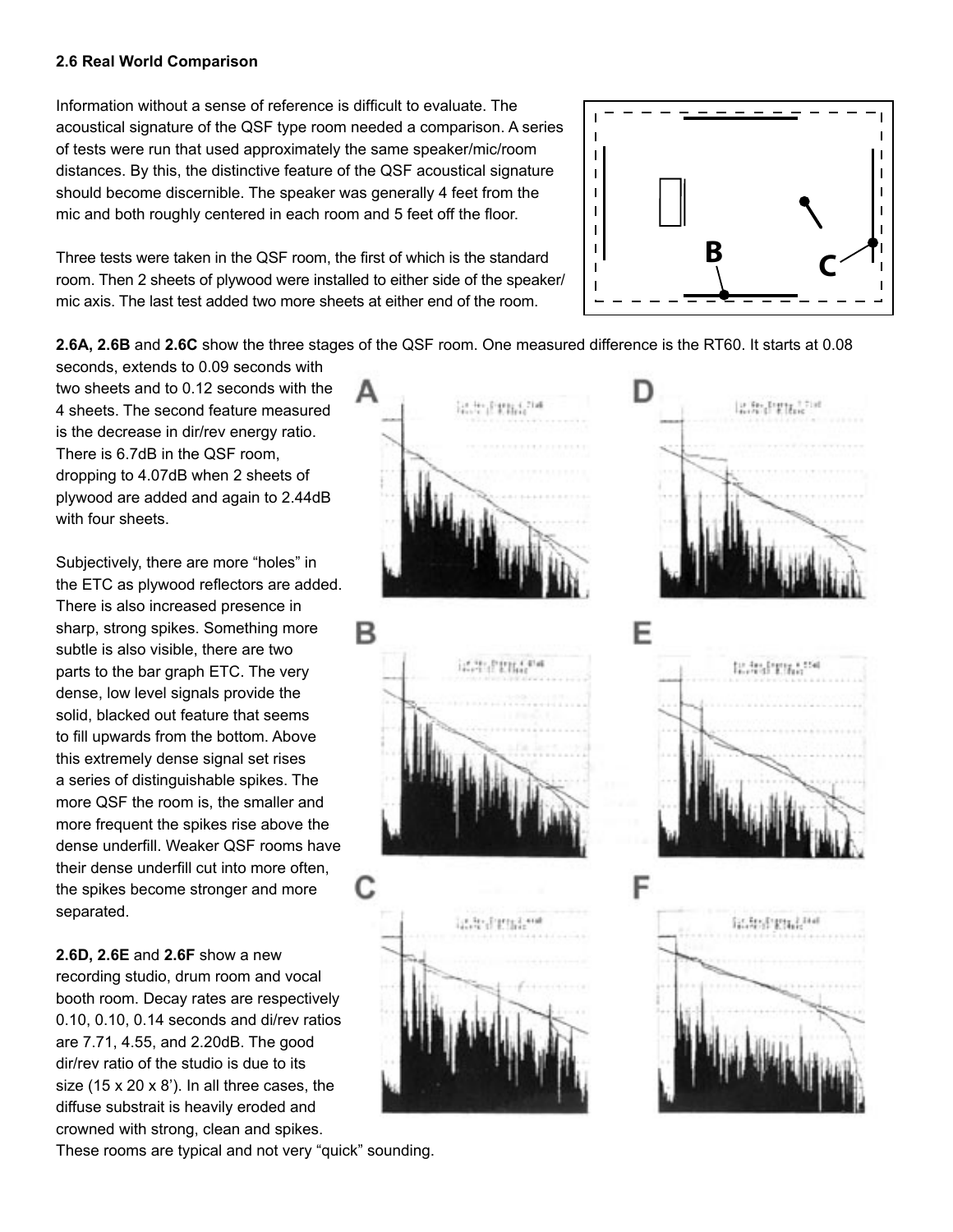# **3.0 Subjective Reports**

A recording room has two clients, the performing talent and the recordist. Both need to be satisfied and their requirements are not necessarily the same. The QUICK SOUND FIELD room with its unusual lively/dead quality seems to satisfy both. Here are comments of impressions made by actual users of the QSF room.

**3.1 Vocal:** The first, immediate impression is its quality of silence. You hear nothing but what you are doing, no residual noise. It is easy to get feedback and immediately adjust for improvements. This room seems to be the ultimate practice room because it doesn't lie or make things more beautiful. It is an honest, clean, clear and yet dry room. The room is very comfortable to work in. I felt much sound all around me, and that is important, because in singing, I am so close to my instrument.

**3.2 Cello:** The cello in small rooms usually sounds muddy but not here. It has a natural, fat bottom-end. I heard the whole cello. Its sound came through the room clean, clear and comfortable.

**3.3 French Horn:** This room is impressive, dry and flat, not boomy but not dead. It seems very responsive to musical changes. A slight shift to emphasize upper partials really comes through and you can make immediate adjustments. I can hear a great deal, almost any detail, body movements, breathing, foot tap and fingering. It is an airtight room. I could hear all my imperfections which, while not fun, is good for me. For example, I thought I was ready for a demo tape with this piece until I had a session in this room. Now I know I need more work and no one had to tell me. Usually practice is hard because so much of the sound goes straight out the bell and I don't get to hear it. Here, sound is very good, gives the whole sound of the horn. When I played, I didn't feel like I had to hold back. It's a very comfortable room.

**3.4 Drums:** Usually the drum booth is too dead. Here, you can't tell you're in a small room. It's low and speaks very well. Sound is like a picture and this room takes an accurate one, good balance. Snare had a rounded, fat sound and I didn't have to doctor the heads. Playback was exact with what I heard live, usually coloration ruins it. Clear accurate sound of the whole drum is played by the room. That's what we want for sampling.

**3.5 Recordist:** The room is very interesting to work with, it is acoustically stable. I can move the mic anywhere and the room sound stays constant. It's a big plus to have this kind of stability in a small room. It's always hard to mic, placement and pattern selections are critical. Here I can make decisions based solely on the instrument and performer without concern for room color.

I used two mics on the French horn, one near and off axis while the other was set far across the room. There was no near wall reflection sound, no boom and no low end murky sound in the far field mic. The room saves the highs; I was able to get a good stereo pan between the two mic positions without seeing room color shifts.

Natural sound of the instrument is what I try to get. I often work in large halls and have to be 20 to 30 feet away to get the totality of the instrument. This room allows me to be just a few feet away and still collect the full sound without room color. This room does have strong ambience, but only of the instrument.

With drums, I usually close mic but here I could get 3 to 4 feet away from the mechanical noise. I usually roll off at 200Hz but here I can leave it fat and get the total drum sound, full, round and flat. I added reverb later and got a realistic concert hall snare. The bottom end is great. The room handles transients so well that they don't mask the attack of the "whomp." Hardstick on ride cymbals had fantastic ambience. I used only two mics on the snare, one 2 feet above and the other 2 feet below and to the side. I could mix very well, lots of isolation between the two signals.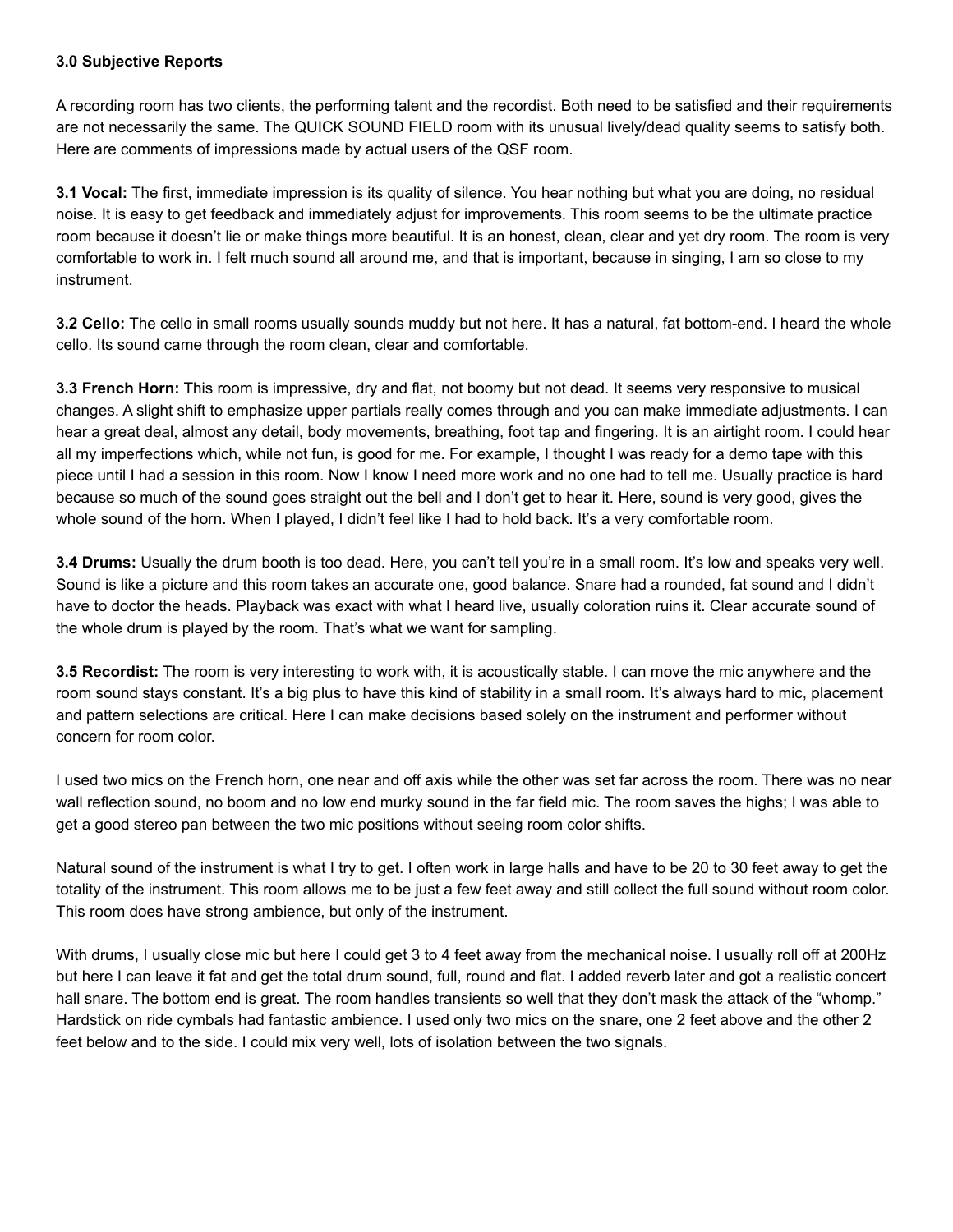# ADDENDUM

# **4.0 Absorptive Diffraction Grating**

The scattering, diffusing action of distributed sound absorption has long been known (13). If absorbing or reflecting surfaces are in a regular pattern, the diffraction grating aspects of scattering are developed. Sound on a picket fence is split into two parts, one reflecting and the other transmitting. Both parts exhibit diffraction grating effects. The picket fence is a transmission type diffraction grating. If pickets are filled with a sound absorbing material, then only the reflective diffraction effect is developed. If instead the pickets are absorptive, then only the transmissive diffraction effects are observed. QSF rooms use the reflective component of the absorptive diffraction grating.

# **4.1 Lumped Parameter Absorption**

The sound traps that have been used for diffraction wall work are 1/2 round, tubular shaped. Their interiors are hollow; their curved surface is of highly compressed, fine filament fiberglass. The acoustically resistive surface (R) in conjunction with interior volume (C) establish an effective RC acoustical circuit. This is a "high pass" sound absorber whose lower frequency cutoff is set by the value of the RC time constant.

In addition to the two lumped acoustic parameters R and C, each trap has a "limp mass" reflector (L) buried in its outer surface. Thirty to fifty percent of the trap's surface is covered with this strip that reflects 400Hz and above. The strip is usually centered on the trap. High frequencies are reflected off the strip while the lows pass through it, to be absorbed.



tests easily show the results of the distributed

reflective and absorbing surfaces. A Techron-12 Frequency Sweep from 100 to 30K gives a 13ms Time Window, in which the ETC is taken.

**4.2A** (above) Test Setup shows the speaker mounted to the ceiling of a testing room and surrounded with 6 inches of absorption to a radius of 3 feet. This damps the ceiling image to give a sharp spike delivery. The 1/4 inch mic is 4 feet above and parallel to the floor, the ceiling is 8 feet.

**4.2B** (right) shows the hard surface reflection. The floor return is nearly identical in timewise character to the direct signal, except that it is about 10dB lower in sound

# **4.2 Diffraction Tests, Normal Incidence**





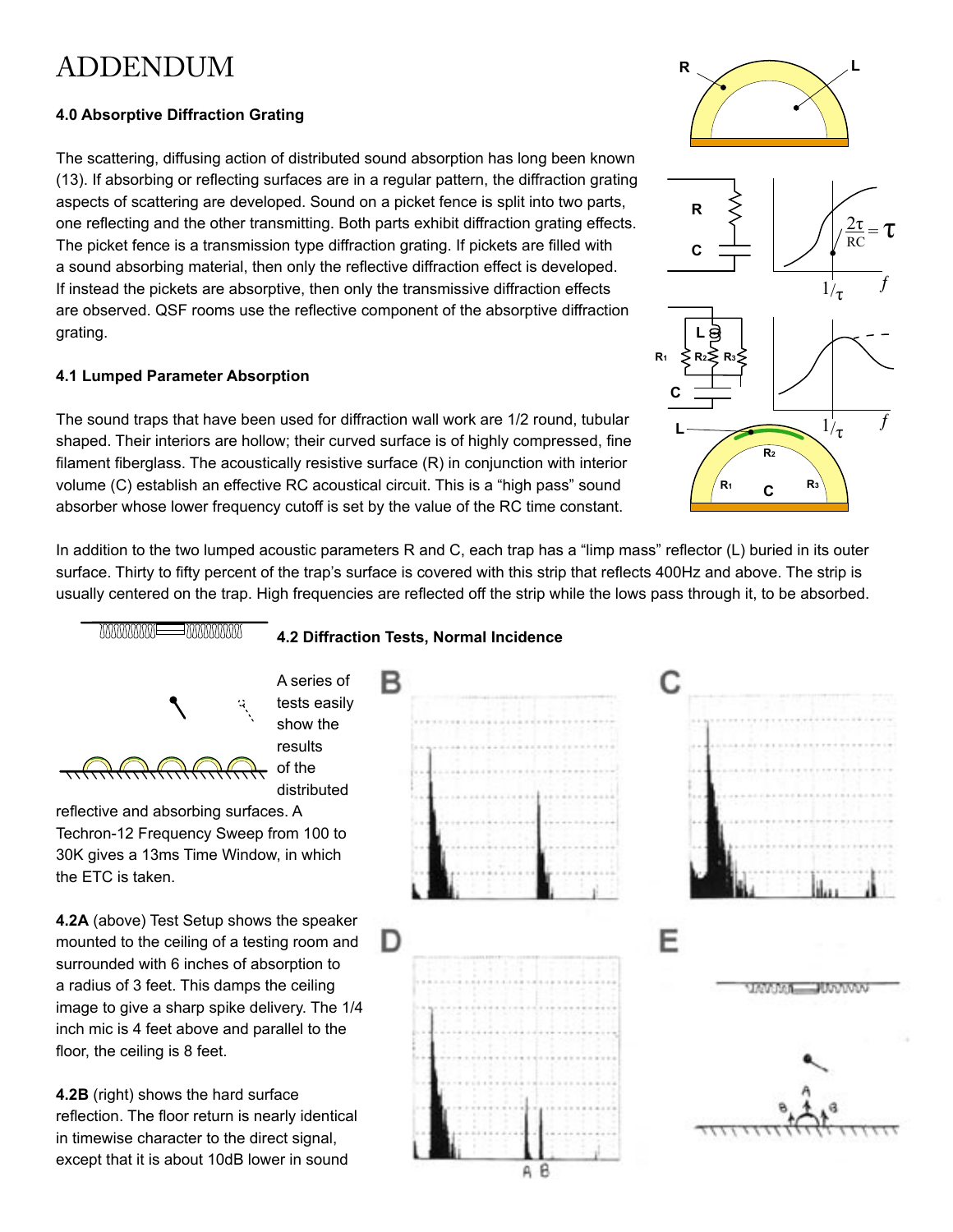level. The direct signal passes by at 3.2ms and the floor bounce returns at 10.2ms. The ever present spike at 13.5 to 14ms is an extraneous reflection. The expanding point source wavefront accounts for a 20Log 12/4= 9.5dB reduction.

**4.2C** (previous page) shows the floor bounce modified by a 2" of "703." The soft bounce is 27dB below the hard concrete reflection. This reflection is typical of the common flat wall absorption panels used in dead rooms.



**4.2D** and **4.2E** (previous page) are for one trap below the speaker. Two reflections are seen. The first is 0.9ms ahead of the bare floor bounce and 10dB below it. The second is some 14dB below the floor bounce and delayed .01ms. The early signal (A) is a reflection off the limp mass diffusor surface. The delayed signal (B) is a reflection from the floor off either side of the trap. We see two dispersive actions, the first is specular from curved surface reflection and the second is diffractive from absorptive "edge effect" reflection.

**4.2F** and **4.2G** (above) show two traps added to either side of the central one. Signals (A) and (B) remain undisturbed. Between them appears the reflection off limp mass diffuser panels (C) of the two new traps.

# **4.3 Diffraction Grating, Oblique Incidence**

As the incident angle increases, the protruding absorptive trap blocks a larger percentage of the wavefront. Full absorption occurs at 30 degrees off the surface. This set of oblique incidence tests used the setup as before with the mic 3 feet to the side.

**4.3A** shows bare floor reflection to be 2dB above the direct signal. This is due to the directional beaming of the speaker. The direct signal (D) is at 4.2ms and the reflection (1) at 10.5ms, both larger than before due to the angles involved.

**4.3B** shows the effect of one trap placed directly below the speaker as in **4.2D**. The reflected signal (1) remains unchanged at 10.5ms because nothing was added where that reflection occurred. There is, however, an early signal (2) by about 0.3ms that is 9dB down. It is the



acoustic glint off the sound scattering limp mass strip in the trap.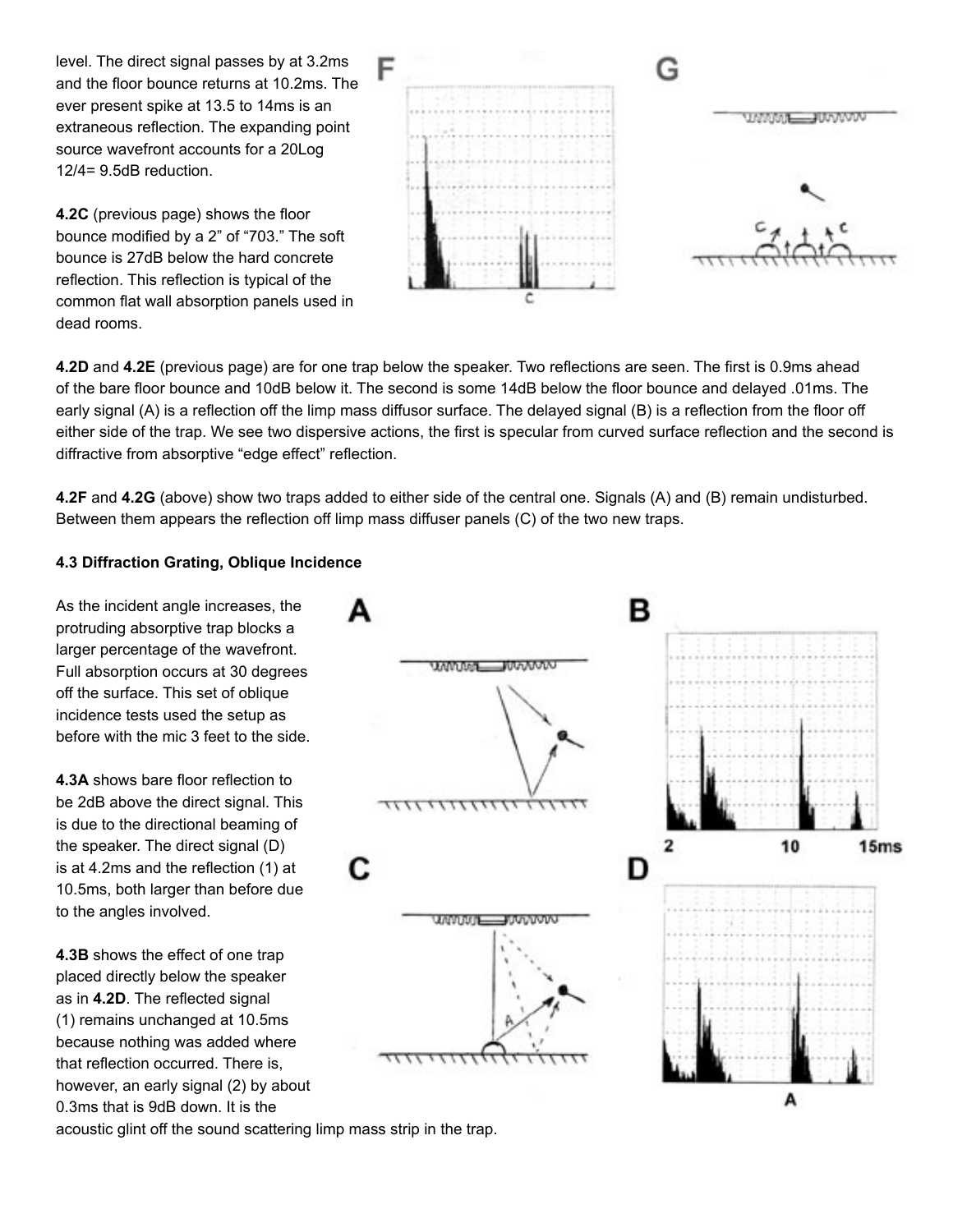**4.3C** (previous page) shows the effect of two traps being added on 18 inch centers on either side of the first trap as in **4.2F**. The old floor bounce is now damped 9dB by the outer trap. Two new signals appear, one (3) is earlier than before at 9.7ms and the other later at 11.3ms. The first is the glint off the absorbing trap's limp mass diffuser surface. The second is a diffracting hard floor bounce off the edge of the traps. The reflection bends back into the shadow zone cast by the absorbing sound trap. Again additional traps make negligible difference to the signature.



## **4.4 Technical Discussion**

The overall result of this diffraction grating technique is that the single sharp hard wall reflection is splintered into a set of 3 to 4 lower level reflections whose strength is about 10dB down. The splintered reflections are distributed out in time at 1/3 ms intervals and are within 3dB of each other. A balance has been struck in the dispersion of sound between the higher frequency, diffracting edge effects distributed absorption.

As a basis for comparison, recall the strength of a reflection off a 2" high density fiberglass. About 28dB of cut compared to the hard surface reflection is produced by this ever-so-common flat wall "acoustic treatment" for sound rooms.

The overall strength (Ld) of a multiple reflection signal is determined by the mean signal level (Lo), the number of signals level (Ln) and the fraction of time signal level (Lt).

### **Ld = Lo + Ln + Lt where Ln = 10LogN and Lt = 10Log (L1 + L2 + . . . ) / T**

The perpendicular reflection off a hard surface was split into three reflections (N=3) each some 12dB below the single hard surface reflection strength (Lo= -12). The time width of each reflection was 0.15ms, 0.2ms, and 0.15ms over a (T=1.2ms) period. The perceived strength of this composite is calculated:

### **Ld = - 12 + 10Log3 + 10Log((0.15 + 0.2 + 0.15) / 1.2) = - 12 + 4.2 – 3 = - 10.8dB**

The diffraction grating reflection is 10.8dB down from the hardwall bounce. It is spread out in time by a factor of 10.

The oblique reflection off the grating produced 4 spikes each down 9dB and spread over a 1.8ms time smear. The discrete reflections are 0.2, 0.1, 0.1 and 0.15ms long. The resulting splintered reflection has a calculated level:

### **Ld = - 9 + 10Log4 + 10Log(0.2 + 0.1 + 0.15) / 1.8 = - 9 + 6 – 5.1 = - 8.1dB**

The oblique, angled reflection off the absorption grating is down 8.1dB compared to the hard wall bounce and is spread out over time by a factor of 15.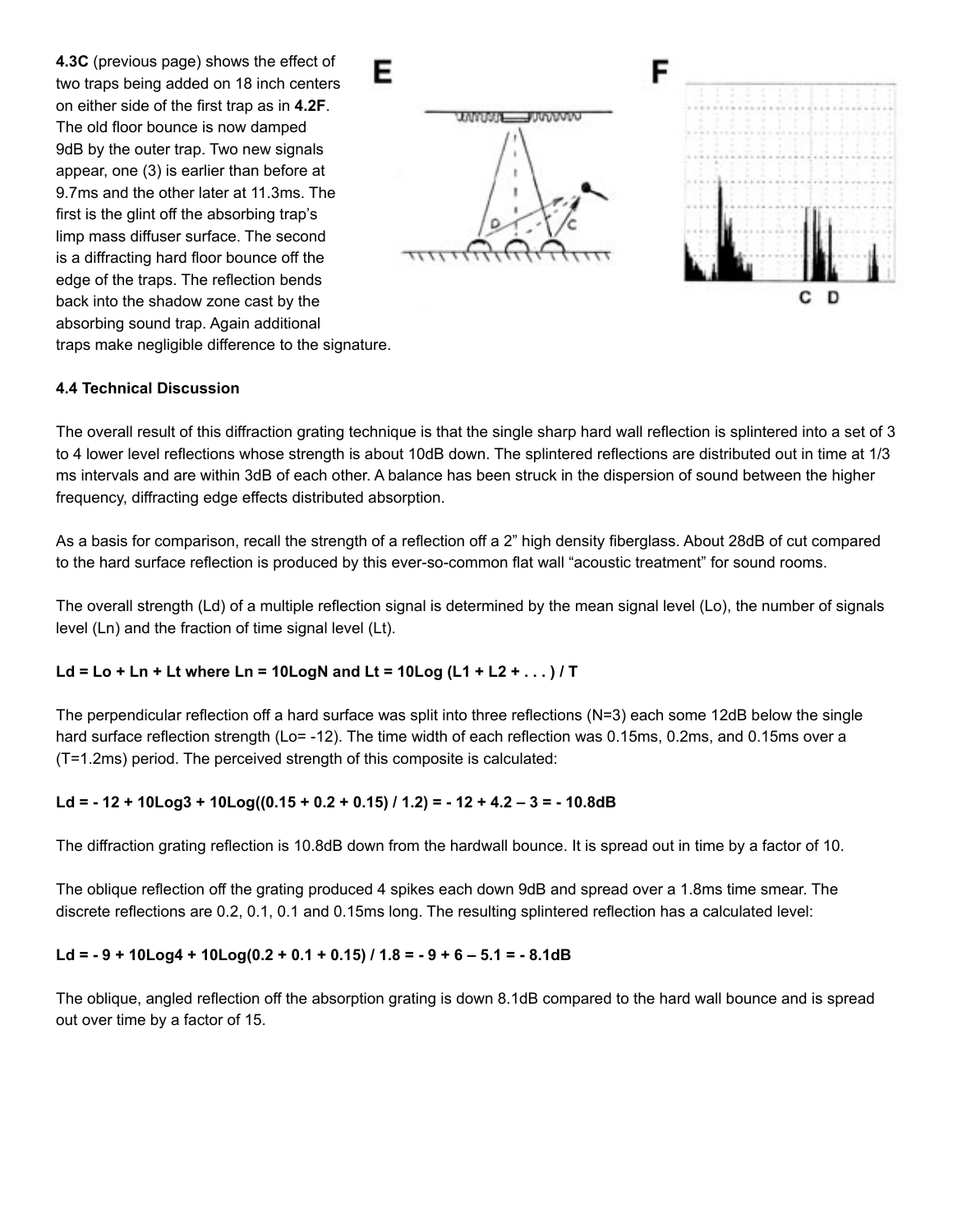# **5 Fresnel Diffraction Grating—Polar Plots**

The most general diffraction grating is the Fresnel which allows for a spherical wavefront, the source being near the grating. A subclass is the Fraunhoffer diffraction, which requires parallel wave fronts. The absorptive diffraction gratings presented here are of the complex, Fresnel type. The sound source in small rooms is necessarily close to the diffraction grating and Fresnel diffraction occurs.

**5.0A** shows test positions for a 4 x 8 sheet of plywood in the open, with and without a grid of the 1/2 round sound traps. The speaker is at 8 feet and mic positions are every 5.6 degrees on a 5 foot radius about the center of the panel (14).

## **5.1 Test Setup and Measurements**

**5.1A** and **5.1B** show the ETC and EFC (Energy Frequency Curve) of the flat panel for perpendicular reflection. The ETC is 6dB per division with a 30ms window. The reflection is 12 feet behind the direct signal and down 15dB, due of course to the expansion of the wavefront (the mic faces the panel, giving the reflection a small directional boost). The frequency scale (B) is linear,

to see comb effects. An unimpressive, but realistic speaker frequency response is seen.

**5.1C** and **5.1D** show the diffraction grating effect. Notice the early double peak return off the reflectors of the center trap and the pair aside. The 1.1ms time difference between the first reflection and the surface reflection produces a 1/1.1 sec or 900Hz comb effect, characteristic of diffraction gratings.

**5.1E** and **5.1F** are the 32 frequency sweeps at 5.6 degree intervals that compare the smooth, specular reflection (E) with the very irregular, diffraction grid reflection (F), similar to that of 5.1D. The frequency sweep is 200 to 8K, linear scale. Throughout the angles measured, dramatic diffraction grating effects are obvious.



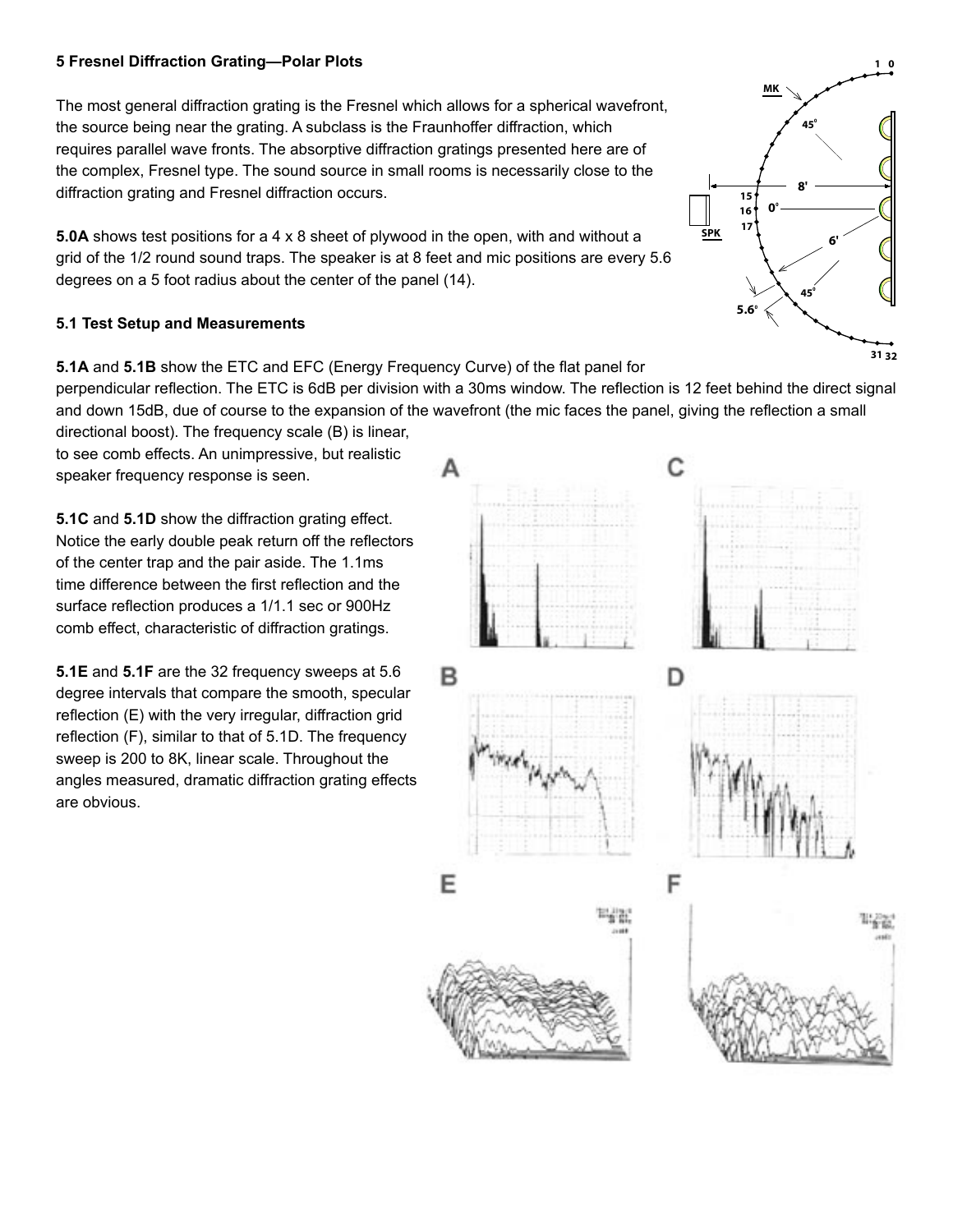### **5.2 Polar Plots**

The following is a set of polar plots taken at 5.6 degree intervals at specific frequencies. Data compares specular reflection to diffraction grating reflection of a spherical wavefront. Each plot is normalized to the strength of the reflection, perpendicular to the panel. Absolute levels are not displayed. The lobing near the 90 degree axis is erroneous, due to the direct signal leaking into the time window that is centered on the reflection.

# **Conclusion**

We have illustrated methods by which a specific type of acoustic signature can be developed. It is characterized by the direct signal being immediately followed by a dense group of signals that rapidly decay out in time. This timewise signature is objectively distinct but that alone provides insufficient basis upon which to draw conclusions. The content of the trailing signal group remains to be resolved and its impact on the direct signal established.

# The direct signal is a voice which can be colored by lower level signals



 $^{\circ}$ 

er sv

An instrument has directional properties in the sound field it produces. Its total sound is desired to be presented to the mic. Acoustical containment resulting in multiple reflections is a means by which the divergent components of the instrument's sound field become redirected to pass by and be captured by the recording mic. In order for the multiple reflections to compliment and develop the voice of the instrument, they must fill the first 10ms time window. A small room is in order as the reflections are too time delayed in larger rooms.

There are two very different types of sound dispersive reflecting surfaces. The absorptive reflection method is signal coherent while the resonance reflection systems are signal incoherent. By definition the resonant reflection panels available today ought not to be able to faithfully develop the voice of an instrument. Both reflecting systems can produce comparable ETC records that look healthy but the quality of coherence or incoherence in the diffuse reflections is the issue. Incoherent diffuse early reflections should create distracting room ambience effects that mask the presence of the instrument's voice. Collection of instrumental ambience requires retention of coherent, diffuse reflections that have good correlation to the direct signal. There remains both subjective and objective exploratory work to be done in the area of coherent vs. incoherent diffuse early reflections.

### **FLAT PANEL**

an a

et i

89.51

62.31

63.59

4t

67.95

 $(3, 3)$ 

42.91